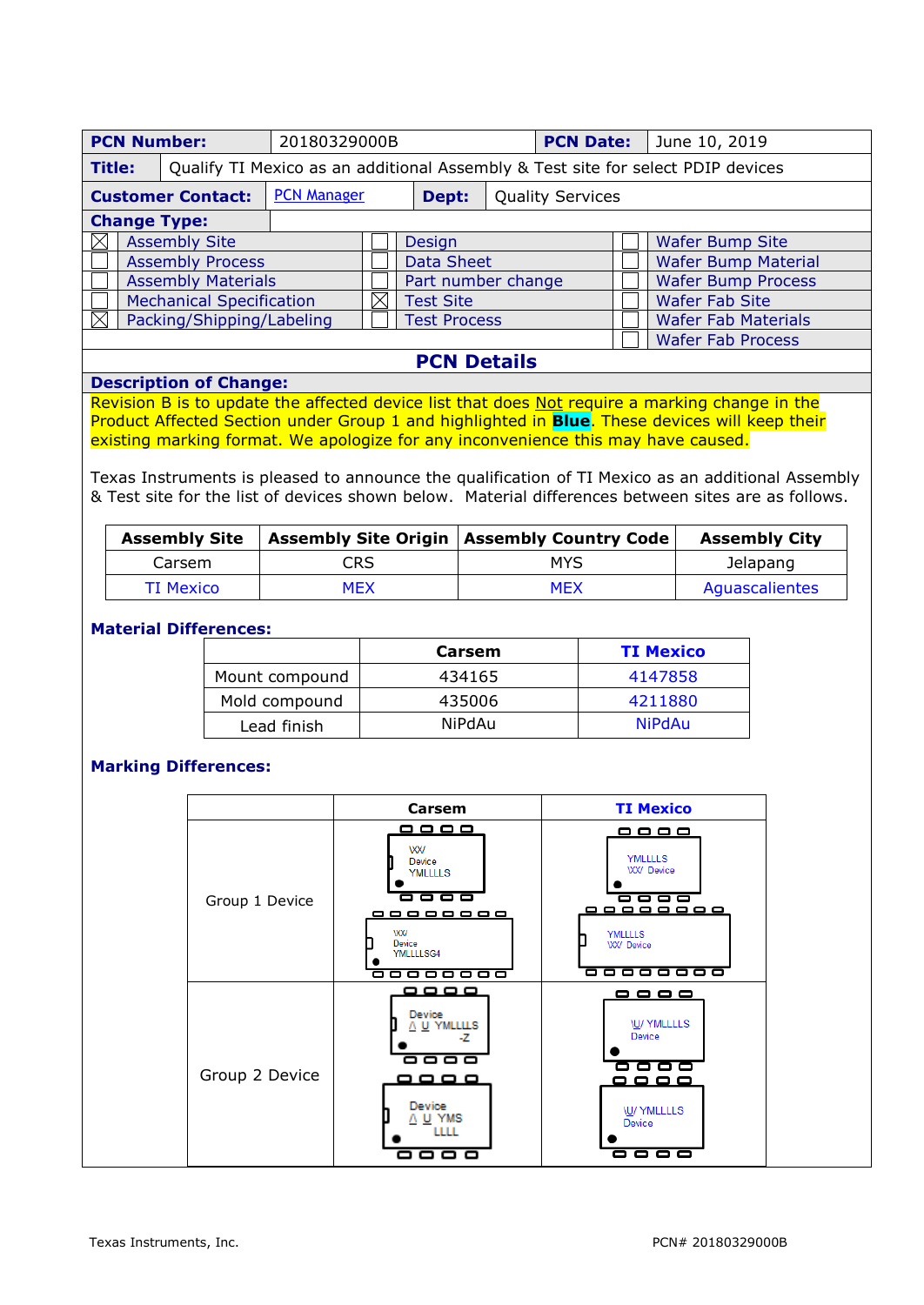|                                                                                                             |                                                                                        | -------                                                               | <u>--------</u>                                                                                                               |  |  |  |  |  |  |
|-------------------------------------------------------------------------------------------------------------|----------------------------------------------------------------------------------------|-----------------------------------------------------------------------|-------------------------------------------------------------------------------------------------------------------------------|--|--|--|--|--|--|
|                                                                                                             |                                                                                        | Device<br>A UYMLLLLS                                                  | <b>W/YMLLLLS</b><br>Device                                                                                                    |  |  |  |  |  |  |
|                                                                                                             |                                                                                        | <del>------</del>                                                     | -------                                                                                                                       |  |  |  |  |  |  |
|                                                                                                             |                                                                                        | wx                                                                    |                                                                                                                               |  |  |  |  |  |  |
|                                                                                                             |                                                                                        | Device<br><b>YMLLLLSG4</b>                                            | <b>YMLLLLS</b><br><b>WV Device</b>                                                                                            |  |  |  |  |  |  |
|                                                                                                             |                                                                                        | 888888                                                                | <del>------</del> --                                                                                                          |  |  |  |  |  |  |
|                                                                                                             |                                                                                        | <u>_________</u>                                                      | <u>________</u>                                                                                                               |  |  |  |  |  |  |
|                                                                                                             |                                                                                        | <b>WX/Device</b><br><b>YMITTIS</b> Z                                  | <b>YMLLLLS</b><br><b>WV Device</b>                                                                                            |  |  |  |  |  |  |
|                                                                                                             |                                                                                        | <del>888888</del>                                                     | --------<br><u>---------</u>                                                                                                  |  |  |  |  |  |  |
|                                                                                                             |                                                                                        | Device<br><b>NUYMLLLLSG4</b>                                          | <b>\U/ YMLLLLS</b>                                                                                                            |  |  |  |  |  |  |
|                                                                                                             |                                                                                        | 888888                                                                | <b>Device</b><br><del>ooooooo</del>                                                                                           |  |  |  |  |  |  |
|                                                                                                             |                                                                                        | <u>,,,,,,,,</u>                                                       | --------                                                                                                                      |  |  |  |  |  |  |
|                                                                                                             | Group 3 Device                                                                         | ww<br><b>YMLLLLS</b><br>Device                                        | ww<br>YMS<br>LLLL<br>Device                                                                                                   |  |  |  |  |  |  |
|                                                                                                             |                                                                                        | 888888                                                                | --------                                                                                                                      |  |  |  |  |  |  |
|                                                                                                             | test MQ.                                                                               |                                                                       | Test coverage, insertions, conditions will remain consistent with current testing and verified with                           |  |  |  |  |  |  |
|                                                                                                             | <b>Reason for Change:</b>                                                              |                                                                       |                                                                                                                               |  |  |  |  |  |  |
|                                                                                                             |                                                                                        | Continuity of Supply. Carsem will shut down PDIP packages by Dec2018. |                                                                                                                               |  |  |  |  |  |  |
|                                                                                                             |                                                                                        |                                                                       | Anticipated impact on Fit, Form, Function, Quality or Reliability (positive / negative):                                      |  |  |  |  |  |  |
| None                                                                                                        |                                                                                        |                                                                       |                                                                                                                               |  |  |  |  |  |  |
|                                                                                                             | <b>Anticipated impact on Material Declaration</b>                                      |                                                                       |                                                                                                                               |  |  |  |  |  |  |
|                                                                                                             | $\boxtimes$<br>No Impact to the                                                        |                                                                       | Material Declarations or Product Content reports are driven from                                                              |  |  |  |  |  |  |
|                                                                                                             | <b>Material Declaration</b>                                                            |                                                                       | production data and will be available following the production<br>release. Upon production release the revised reports can be |  |  |  |  |  |  |
|                                                                                                             |                                                                                        |                                                                       | obtained from the TI Eco-Info website. There is no impact to the                                                              |  |  |  |  |  |  |
|                                                                                                             |                                                                                        | with this PCN change.                                                 | material meeting current regulatory compliance requirements                                                                   |  |  |  |  |  |  |
|                                                                                                             |                                                                                        | Changes to product identification resulting from this PCN:            |                                                                                                                               |  |  |  |  |  |  |
|                                                                                                             | <b>Assembly Site</b>                                                                   |                                                                       |                                                                                                                               |  |  |  |  |  |  |
|                                                                                                             | Carsem                                                                                 | Assembly Site Origin (22L)                                            | ASO: CRS                                                                                                                      |  |  |  |  |  |  |
|                                                                                                             | <b>ASO: MEX</b><br><b>TI Mexico</b><br><b>Assembly Site Origin (22L)</b>               |                                                                       |                                                                                                                               |  |  |  |  |  |  |
| Sample product shipping label (not actual product label)                                                    |                                                                                        |                                                                       |                                                                                                                               |  |  |  |  |  |  |
|                                                                                                             | <b>V</b> TEXAS<br>(1P) SN74LS07NSR                                                     |                                                                       |                                                                                                                               |  |  |  |  |  |  |
| <b>INSTRUMENTS</b><br>G4<br><b>MADE IN: Malaysia</b><br>(a) 2000<br>$(D)$ 0336<br>2DC:<br>2Q:               |                                                                                        |                                                                       |                                                                                                                               |  |  |  |  |  |  |
| 31T) LOT: 3959047MLA<br>MSL 2 /260C/1 YEAR SEAL DT<br>4W) TKY (1T) 7523483SI2<br>MSL 1 /235C/UNLIM 03/29/04 |                                                                                        |                                                                       |                                                                                                                               |  |  |  |  |  |  |
|                                                                                                             | (P)<br>OPT:<br>$2P)$ REV:<br>0033317<br>(V)<br>ITEM:<br>39                             |                                                                       |                                                                                                                               |  |  |  |  |  |  |
|                                                                                                             | 20L) CSO: SHE (21L) CCO:USA<br>5A (L)TO: 1750<br>LBL :<br>22L) ASO: MLA (23L) ACO: MYS |                                                                       |                                                                                                                               |  |  |  |  |  |  |
|                                                                                                             | <b>Product Affected: Group 1</b>                                                       |                                                                       |                                                                                                                               |  |  |  |  |  |  |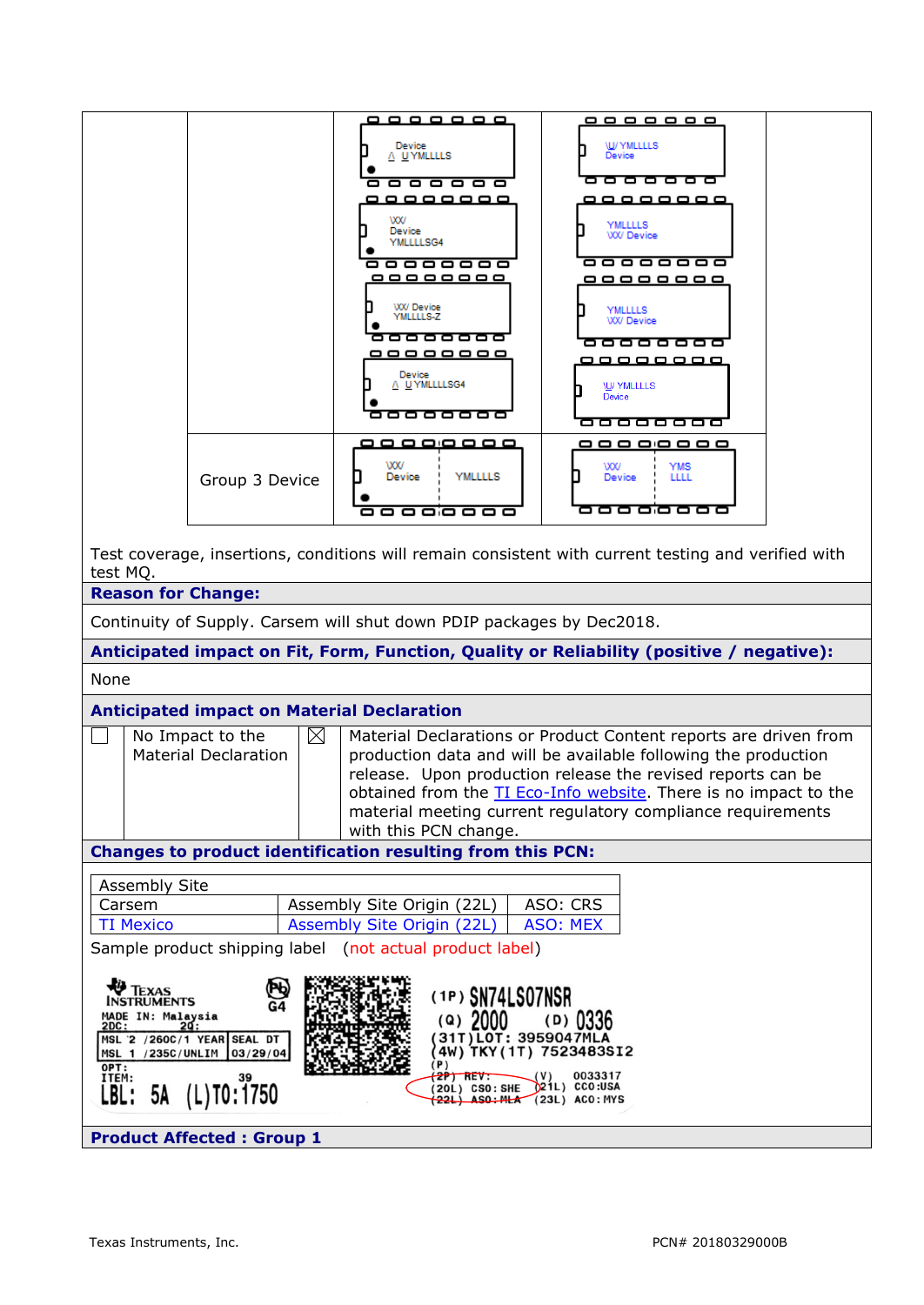| BQ2004EPNG4                      | <b>UC2825NG4</b>  | <b>UC3770ANG4</b>  | <b>UC2525ANG4</b>  |
|----------------------------------|-------------------|--------------------|--------------------|
| BQ2004PNG4                       | <b>UC2527ANG4</b> | <b>UC3770BNG4</b>  | <b>UC3823ANG4</b>  |
| DAC714P                          | <b>UC2610NG4</b>  | <b>UC2842ANG4</b>  | <b>UC3823NG4</b>   |
| <b>DAC714PG4</b>                 | <b>UC2705NG4</b>  | <b>UC2842NG4</b>   | <b>UC3824NG4</b>   |
| DAC716PG4                        | <b>UC2707NG4</b>  | <b>UC2843ANG4</b>  | <b>UC3825ANG4</b>  |
| DAC716PK                         | <b>UC3843ANG4</b> | <b>UC2843NG4</b>   | <b>UC3825NG4</b>   |
| DAC7800KPG4                      | <b>UC3843NG4</b>  | <b>UC2844ANG4</b>  | <b>UC3854NG4</b>   |
| DAC7800LPG4                      | <b>UC3844ANG4</b> | <b>UC3842ANG4</b>  | <b>UC3856NG4</b>   |
| <b>INA101HP</b>                  | <b>UC3844NG4</b>  | OPA2244PA          | <b>UC3861NG4</b>   |
| INA101HPG4                       | <b>UC3845ANG4</b> | OPA2244PAG4        | <b>UC3867NG4</b>   |
| <b>INA105KP</b>                  | <b>UC3845NG4</b>  | OPA2337PA          | UC3901NG4          |
| INA105KPG4                       | <b>UC3852NG4</b>  | <b>OPA2337PAG4</b> | <b>UC3902NG4</b>   |
| <b>INA121P</b>                   | <b>UC3853NG4</b>  | OPA2705PA          | <b>UC3906NG4</b>   |
| <b>INA121PA</b>                  | <b>UC3854ANG4</b> | <b>OPA2705PAG4</b> | <b>UC3907NG4</b>   |
| INA121PAG4                       | <b>UC3854BNG4</b> | OPA340PA           | UC39432NG4         |
| <b>INA121PG4</b>                 | <b>UC2844NG4</b>  | OPA340PAG4         | UCC25701NG4        |
| <b>INA125P</b>                   | <b>UC2845ANG4</b> | OPA344PA           | <b>UCC25702NG4</b> |
| <b>INA125PA</b>                  | <b>UC2845NG4</b>  | OPA344PAG4         | <b>UCC2806NG4</b>  |
| INA125PAG4                       | <b>UC2846NG4</b>  | OPA347PA           | <b>UCC2810NG4</b>  |
| <b>INA125PG4</b>                 | <b>UC2853NG4</b>  | OPA347PAG4         | UCC2817ANG4        |
| <b>INA2134PA</b>                 | <b>UC2854ANG4</b> | <b>OPA4137P</b>    | UCC2818ANG4        |
| <b>INA2134PAG4</b>               | <b>UC2854BNG4</b> | <b>OPA4137PA</b>   | <b>UCC2818NG4</b>  |
| <b>INA2137PA</b>                 | <b>UC2854NG4</b>  | OPA4137PAG4        | <b>UCC35701NG4</b> |
| <b>INA2137PAG4</b>               | <b>UC2856NG4</b>  | OPA703PA           | <b>UCC3806NG4</b>  |
| MPC508AP                         | <b>UC2901NG4</b>  | OPA703PAG4         | UCC3817ANG4        |
| MPC508APG4                       | <b>UC2906NG4</b>  | OPA705PA           | <b>UCC3817NG4</b>  |
| MPC509AP                         | <b>UC2907NG4</b>  | PGA202KP           | UCC3818ANG4        |
| MPC509APG4                       | UC29432NG4        | PGA202KPG4         | <b>UCC3818NG4</b>  |
| MPY634KP                         | <b>UC3524ANG4</b> | PGA203KP           | VFC320BPG4         |
| MPY634KPG4                       | <b>UC3525ANG4</b> | PGA203KPG4         | VFC320CPG4         |
| <b>OPA2137P</b>                  | <b>UC3525BNG4</b> | <b>PGA2310PA</b>   | VFC32KP            |
| <b>OPA2137PA</b>                 | <b>UC3527ANG4</b> | <b>PGA2310PAG4</b> | VFC32KPG4          |
| OPA2137PAG4                      | <b>UC3610NG4</b>  | <b>PGA2311P</b>    | XTR101AP           |
| <b>OPA2137PG4</b>                | UC3705NG4         | <b>PGA2311PA</b>   | XTR101APG4         |
| <b>UC2708NG4</b>                 | UC3706NG4         | <b>PGA2311PAG4</b> | <b>XTR105P</b>     |
| <b>UC2709NG4</b>                 | <b>UC3707NG4</b>  | <b>PGA2311PG4</b>  | XTR105PA           |
| <b>UC2710NG4</b>                 | <b>UC3708NG4</b>  | SN0708100P         | XTR105PAG4         |
| UC28025NG4                       | UC3709NG4         | UAF42AP            | <b>XTR105PG4</b>   |
| <b>UC2825ANG4</b>                | <b>UC3710NG4</b>  | UAF42APG4          | XTR110KP           |
| <b>UC2825BNG4</b>                | <b>UC3717ANG4</b> | <b>UC2524ANG4</b>  | XTR110KPG4         |
|                                  |                   |                    |                    |
| <b>Product Affected: Group 2</b> |                   |                    |                    |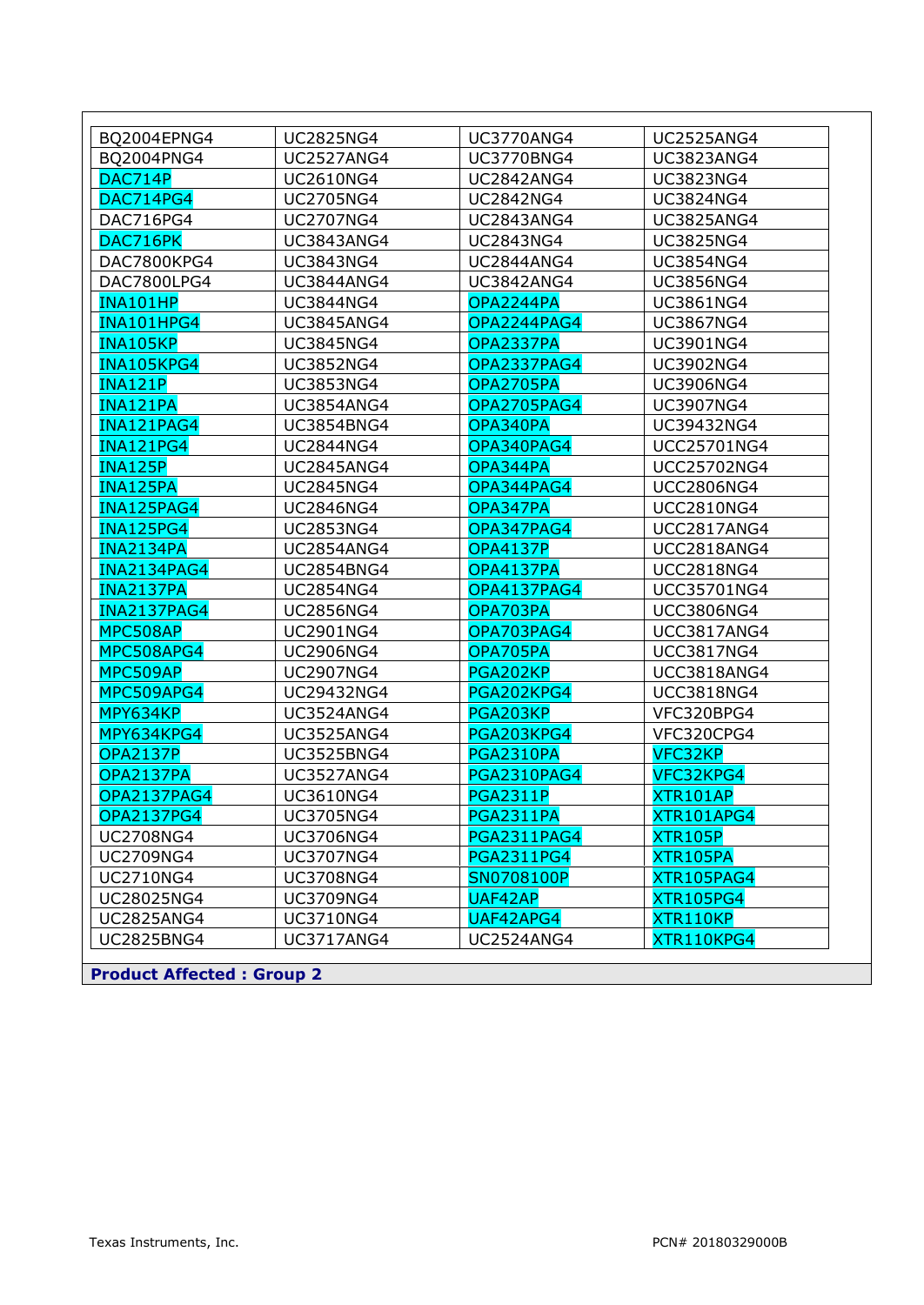| <b>BQ2004EPN</b>                  | <b>UC3717AN</b>  |
|-----------------------------------|------------------|
| <b>UC2844N</b>                    | <b>UC3907N</b>   |
| <b>BQ2004HPN</b>                  | <b>UC3770AN</b>  |
| <b>UC2845AN</b>                   | <b>UC39432N</b>  |
| BQ2004PN                          | <b>UC3770BN</b>  |
| <b>UC2845N</b>                    | <b>UC80851N</b>  |
| DAC716P                           | UC81185N         |
| <b>UC2846N</b>                    | <b>UC3823AN</b>  |
| DAC716PB                          | <b>UC3823N</b>   |
| <b>UC2852N</b>                    | <b>UC81186N</b>  |
| <b>UC2524AN</b>                   | <b>UC3824N</b>   |
| <b>UC2853N</b>                    | <b>UC81500AN</b> |
| <b>UC2525AN</b>                   | <b>UC3825AN</b>  |
| <b>UC2854AN</b>                   | <b>UC81501AN</b> |
| <b>UC2525BN</b>                   | <b>UC3825BN</b>  |
| <b>UC2854BN</b>                   | <b>UC81502AN</b> |
| <b>UC2527AN</b>                   | <b>UC3825N</b>   |
| <b>UC2854N</b>                    | <b>UC81521P</b>  |
| <b>UC2610N</b>                    | <b>UC3842AN</b>  |
| <b>UC2856N</b>                    | <b>UC81522P</b>  |
| <b>UC2705N</b>                    | <b>UC3842N</b>   |
| <b>UC2901N</b>                    | <b>UCC25701N</b> |
| <b>UC2706N</b>                    | <b>UC3843AN</b>  |
| <b>UC2902N</b>                    | <b>UCC25702N</b> |
| <b>UC2707N</b>                    | <b>UC3843N</b>   |
| <b>UC2906N</b>                    | <b>UCC2806N</b>  |
| <b>UC2708N</b>                    | <b>UC3844AN</b>  |
| <b>UC2907N</b>                    | <b>UCC2810N</b>  |
| <b>UC2709N</b>                    | <b>UC3844N</b>   |
| <b>UC29432N</b>                   | <b>UCC2817AN</b> |
| <b>UC3524AN</b>                   | <b>UC3845AN</b>  |
| <b>UC2710N</b>                    | <b>UCC2817N</b>  |
| <b>UC28025N</b>                   | <b>UC3845N</b>   |
| <b>UC3525AN</b>                   | <b>UCC2818AN</b> |
| <b>UC3525BN</b>                   | <b>UC3852N</b>   |
| <b>UC2823AN</b>                   | <b>UCC2818N</b>  |
| <b>UC2823N</b>                    | <b>UC3853N</b>   |
| <b>UC3527AN</b>                   | <b>UCC35701N</b> |
| <b>UC2824N</b>                    | <b>UC3854AN</b>  |
| <b>UC3610N</b>                    | <b>UCC35702N</b> |
| <b>UC2825AN</b>                   | <b>UC3854BN</b>  |
| <b>UC3611N</b>                    | <b>UCC3806N</b>  |
| <b>UC3705N</b>                    | <b>UC3854N</b>   |
| <b>UC2825BN</b>                   | <b>UCC3810N</b>  |
| <b>UC2825N</b>                    | <b>UC3856N</b>   |
| <b>UC3706N</b>                    | <b>UCC3817AN</b> |
| <b>UC2842AN</b>                   | <b>UC3861N</b>   |
| <b>UC3707N</b>                    | <b>UCC3817N</b>  |
| <b>UC3708N</b>                    | <b>UC3867N</b>   |
| <b>UC2842N</b>                    | <b>UCC3818AN</b> |
| <b>UC3708NE</b>                   | <b>UCC3818N</b>  |
| <b>UC2843AN</b>                   | <b>UC3901N</b>   |
| <b>UC3709N</b><br><b>UC2843N</b>  | <b>UC3902N</b>   |
| <b>UC2844AN</b><br><b>UC3710N</b> | <b>UC3906N</b>   |
| <b>Product Affected: Group 3</b>  |                  |
| DAC7800KP                         | VFC320BP         |
| DAC7800LP                         | VFC320CP         |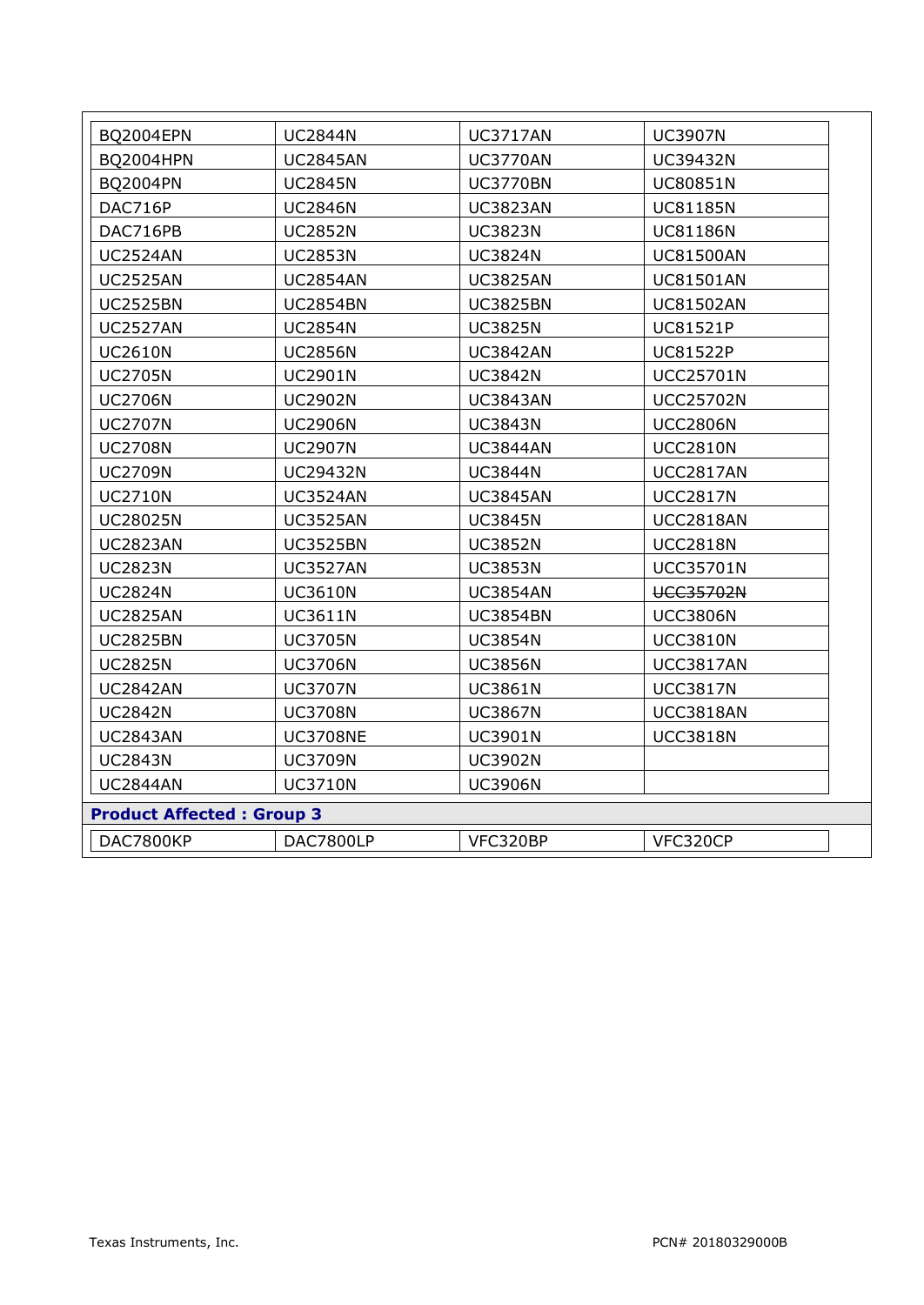# **Qualification Report PDIP 8/14/16 PIN OFFLOAD TO FMX Devices without Die Overcoat Polyimide**

Approve Date 20-Mar-2018

| <b>Attributes</b>                   | Qual<br>Device:<br><b>PGA2310PA</b> | <b>QBS Package</b><br>Reference:<br><b>L293DNE</b> | QBS Package<br>Reference:<br><b>LT1013CP</b> | <b>QBS Package</b><br>Reference:<br><b>MSP430F2013IN</b> | QBS Package<br>Reference:<br><b>NE5532P</b> | <b>QBS Package</b><br>Reference:<br>SN74HC595N | QBS Package<br>Reference:<br>SN74HCT540N |
|-------------------------------------|-------------------------------------|----------------------------------------------------|----------------------------------------------|----------------------------------------------------------|---------------------------------------------|------------------------------------------------|------------------------------------------|
| Assembly<br><b>Site</b>             | <b>FMX</b>                          | <b>FMX</b>                                         | <b>FMX</b>                                   | MLA                                                      | <b>FMX</b>                                  | MLA                                            | MLA                                      |
| Package<br>Family                   | <b>PDIP</b>                         | <b>PDIP</b>                                        | <b>PDIP</b>                                  | <b>PDIP</b>                                              | <b>PDIP</b>                                 | <b>PDIP</b>                                    | <b>PDIP</b>                              |
| <b>Flammability</b><br>Rating       | UL 94 V-0                           | UL 94 V-0                                          | <b>UL 94 V0</b>                              | UL 94 V-0                                                | UL 94 V-0                                   | UL 94 V-0                                      | UL 94 V-0                                |
| <b>Wafer Fab</b><br><b>Supplier</b> | <b>SFAB</b>                         | <b>SFAB</b>                                        | <b>SFAB</b>                                  | TSMC-10                                                  | <b>SFAB</b>                                 | <b>SFAB</b>                                    | <b>SFAB</b>                              |
| <b>Wafer Fab</b><br><b>Process</b>  | <b>BCMOS</b>                        | J11                                                | J11                                          | <b>TSMC EMB</b><br><b>FLASH</b>                          | J11                                         | 74HC                                           | 74HC-NONEPI                              |

| <b>Attributes</b>                   | <b>QBS Package</b><br>Reference:<br>SN74LS03N |             | <b>QBS Package</b><br><b>QBS Package</b><br><b>Reference:</b><br>Reference:<br><b>TLC339IN</b><br><b>TPA3122D2N</b> |             | <b>QBS Package</b><br>Reference:<br><b>TS12A4514P</b> | <b>QBS Package</b><br>Reference:<br><b>UCC37322P</b> |
|-------------------------------------|-----------------------------------------------|-------------|---------------------------------------------------------------------------------------------------------------------|-------------|-------------------------------------------------------|------------------------------------------------------|
| <b>Assembly Site</b>                | MLA                                           | <b>FMX</b>  | MLA                                                                                                                 | <b>FMX</b>  | <b>FMX</b>                                            | <b>FMX</b>                                           |
| <b>Package Family</b>               | <b>PDIP</b>                                   | <b>PDIP</b> | <b>PDIP</b>                                                                                                         | <b>PDIP</b> | <b>PDIP</b>                                           | <b>PDIP</b>                                          |
| <b>Flammability</b><br>Rating       | UL 94 V-0                                     | UL 94 V-0   | UL 94 V-0                                                                                                           | UL 94 V-0   | <b>UL 94 V-0</b>                                      | UL 94 V-0                                            |
| <b>Wafer Fab</b><br><b>Supplier</b> | <b>SFAB</b>                                   | <b>DFAB</b> | <b>UMC FAB8AB</b>                                                                                                   | <b>DFAB</b> | <b>DFAB</b>                                           | <b>DFAB</b>                                          |
| <b>Wafer Fab</b><br><b>Process</b>  | J11                                           | LINCMOS 5/5 | LBC5X                                                                                                               | LBC3S       | LBC3S                                                 | LBC3S                                                |

- QBS: Qual By Similarity

- Qual Device PGA2310PA is qualified at Not Classified

## **Qualification Results**

Data Displayed as: Number of lots / Total sample size / Total failed

| <b>Type</b> | Test Name /<br><b>Condition</b>     | <b>Duration</b>                | Qual<br>Device:<br><b>PGA2310PA</b> | <b>QBS</b><br>Package<br><b>Reference:</b><br><b>L293DNE</b> | <b>QBS</b><br>Package<br>Reference:<br><b>LT1013CP</b> | <b>QBS Package</b><br>Reference:<br><b>MSP430F2013IN</b> | <b>QBS</b><br>Package<br>Reference:<br><b>NE5532P</b> | <b>QBS</b><br>Package<br><b>Reference:</b><br><b>SN74HC595N</b> | <b>QBS Package</b><br>Reference:<br>SN74HCT540N |
|-------------|-------------------------------------|--------------------------------|-------------------------------------|--------------------------------------------------------------|--------------------------------------------------------|----------------------------------------------------------|-------------------------------------------------------|-----------------------------------------------------------------|-------------------------------------------------|
| AC          | Autoclave 121C                      | 96 Hours                       | 3/231/0                             | 3/231/0                                                      | $\overline{\phantom{0}}$                               | 3/231/0                                                  | $\blacksquare$                                        | 3/225/0                                                         | 3/231/0                                         |
| ED          | Electrical<br>Characterization      | Per<br>Datasheet<br>Parameters | $\overline{\phantom{a}}$            |                                                              |                                                        | $\blacksquare$                                           |                                                       | Pass                                                            |                                                 |
| <b>FLAM</b> | Flammability (UL<br>$94V-0$         |                                | $\overline{\phantom{a}}$            |                                                              |                                                        | $\blacksquare$                                           |                                                       |                                                                 | 3/15/0                                          |
| <b>HAST</b> | Biased HAST,<br>130C/85%RH          | 96 Hours                       | $\overline{\phantom{a}}$            | $\blacksquare$                                               |                                                        | $\blacksquare$                                           | 3/231/0                                               |                                                                 |                                                 |
| <b>HTOL</b> | Life Test, 150C                     | 300 Hours                      | $\overline{\phantom{a}}$            |                                                              |                                                        | $\blacksquare$                                           | 3/231/0                                               |                                                                 |                                                 |
| <b>HTSL</b> | High Temp.<br>Storage Bake,<br>170C | 420 Hours                      | 3/231/0                             | 3/231/0                                                      |                                                        | 3/231/0                                                  | $\blacksquare$                                        | 3/231/0                                                         | 3/231/0                                         |